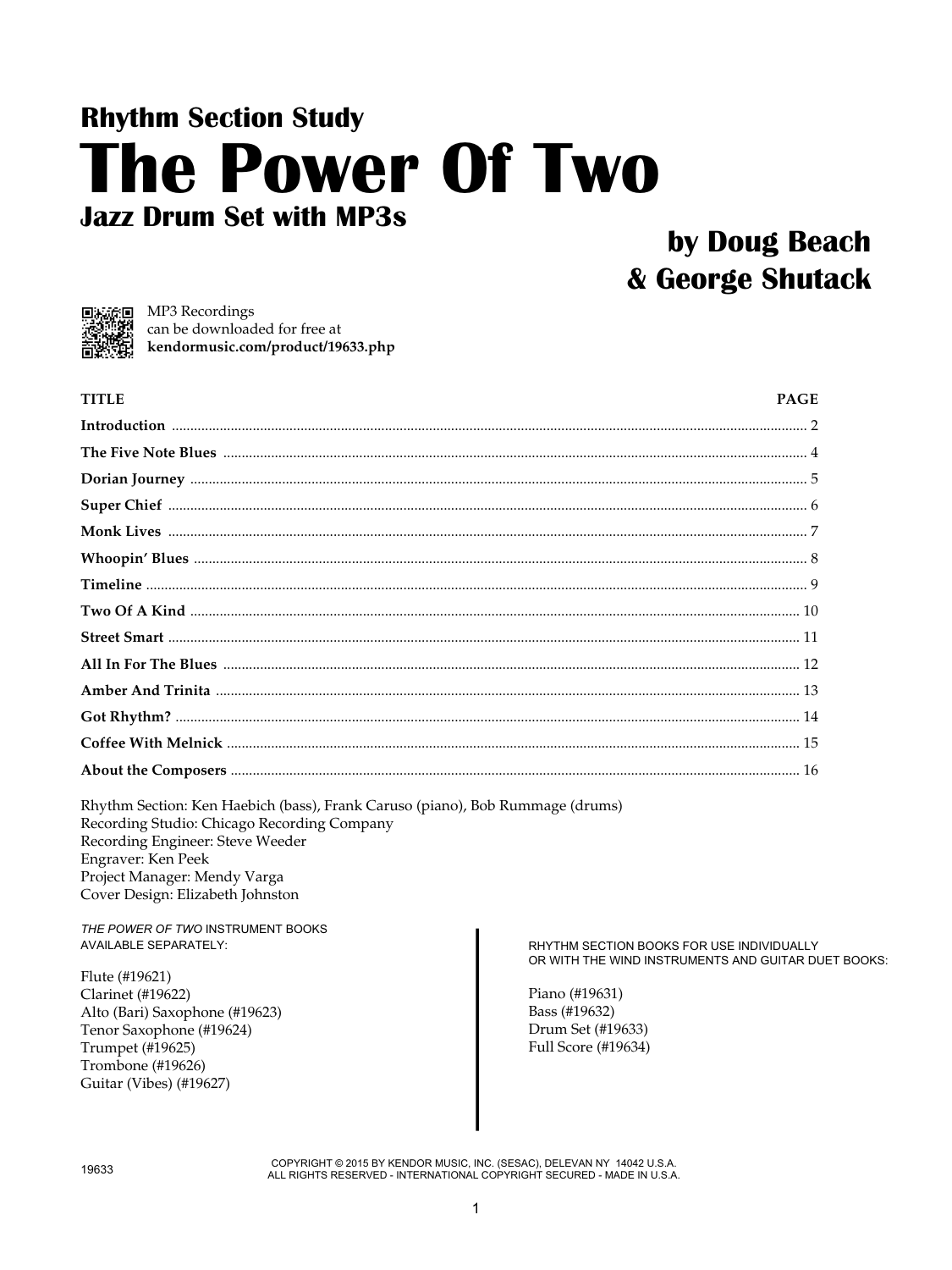#### **Introduction**

The piano, bass and drum books in this series evolved out of a group of jazz duet books that were written for wind instruments and guitar/vibes. The duets all had rhythm section accompaniment recordings, and these books are the rhythm section parts that were used for those recordings.

These books and their downloadable tracks provide the perfect way to learn many of the skills necessary to become a successful jazz musician. For pianists, bassists and drummers, playing along with professional musicians is an especially effective approach to learning the art of playing in the jazz rhythm section. The professionally recorded tracks that accompany this book provide players with that opportunity.

There are many skills that can be refined in this setting, including style, phrasing, conception, time, reading, comping and dynamics. The 12 jazz originals included in this book feature a variety of styles, tempos and harmonic progressions.

There are a number of different ways in which this book and the accompanying recordings can be used:

- An individual can listen to the full recordings and study what the professionals are doing on each piece of music.
- An individual can play along with the full rhythm section, and begin to imitate approaches used on the recordings.
- The player may perform on the track that omits his/her part so that they may become part of the rhythm section.
- These pieces also work very well in a private lesson where the teacher plays along with the student, demonstrating first hand all of the above mentioned skill sets.

*The Power Of Two* rhythm section books are available for piano, bass and drums. They may be used individually or together in conjunction with the duet books to create a series of 12 charts for combo instrumentation.

### **Using this book with the accompanying recordings**

The 12 duets progress in difficulty from easy to medium. For each tune there are 3 corresponding recorded tracks, as follows:

- **• Track 1** A full performance featuring both duet parts and the full rhythm section. The duet is played once and goes directly to the 4th ending. Use this track primarily as a listening exercise to become familiar with the tune.
- **• Track 2** Features the full rhythm section only. The duet tracks are eliminated. While this is another opportunity to play along with the track, it is also a great listening exercise in that the student can study how the pianist, bassist and drummer work together to support the melodic parts as played by the trumpets. The piece is played once and goes directly to the 4th ending.
- **Track 3** Features both duet and the rhythm section minus your part. You play your part along with the recording to complete the performance. The duet is played once and goes directly to the 4th ending. This is a great way to work on style, phrasing, and conception.

#### **Rhythm Section Performance Tips**

In addition to refining your style, sense of time, ensemble playing and comping, this book is an excellent vehicle for practicing improvisation. As the table below illustrates, each of the 12 tunes are based on harmonic progressions that occur frequently in jazz music. The tempos on the recordings make the music accessible to not only experienced performers, but also to anyone who is just learning the art form.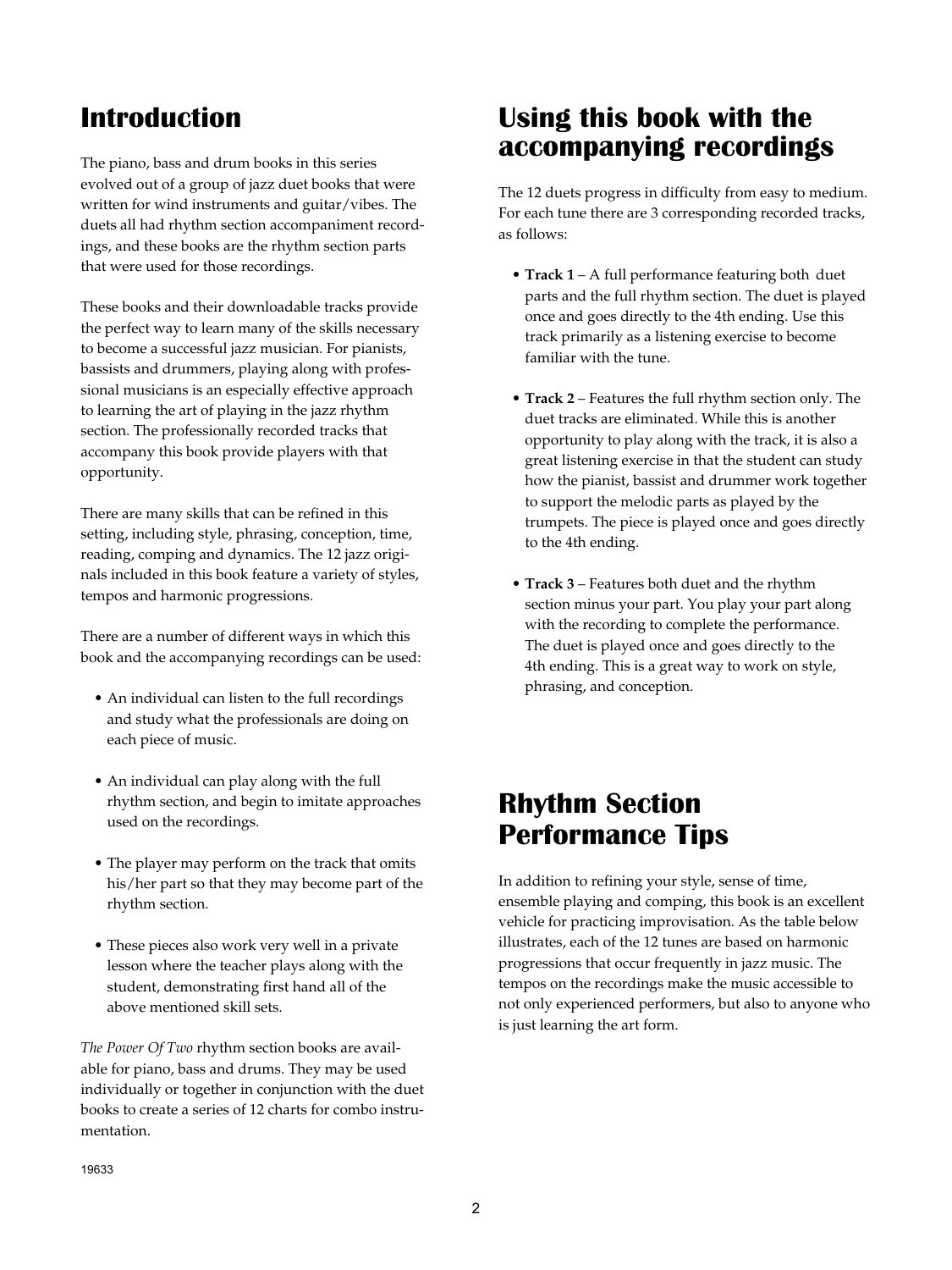If you are just starting out, here are a few thoughts that will help you to become a better rhythm section player. Begin by learning the melody. This will help you to keep your place in the form of the song. Also, listen to the rhythm section only recording (track 2 on each tune) without playing along. The blues, for example, is a 12 measure song form. Listen until you can recognize where that form begins and ends. Again, think of the melody. It will help you keep your place.

All of the pieces include chord symbols on the bass and piano parts. Learn what those symbols mean, and how they shape the parts that you are playing. Practicing with a friend is another great way to become a better player. You can trade 4 or 8 measure phrases, learning from each other as you go.

Finally, there are many excellent texts available on the art of rhythm section playing. Seek them out. Anything that you learn from those sources may be put to use when playing over these pieces.

| <b>Title</b>          | Tempo             | <b>Style</b>          | Form               | <b>Key</b><br>Signature | Length Of<br>Form  | Number<br><b>Of Choruses</b> |
|-----------------------|-------------------|-----------------------|--------------------|-------------------------|--------------------|------------------------------|
| The Five Note Blues   | $= 126$           | Swing                 | <b>Blues</b>       | F                       | 12 Measures        | 8                            |
| Dorian Journey        | $= 144$           | Swing                 | 32-Bar Modal       | D Minor<br>(D Dorian)   | 32 Measures        | $\overline{4}$               |
| Super Chief           | $= 120$           | Swing                 | <b>Minor Blues</b> | C Minor                 | 12 Measures        | 8                            |
| Monk Lives            | $= 132 - 144$     | Swing                 | <b>Blues</b>       | <b>Bb</b>               | 12 Measures        | 8                            |
| <b>Whoopin' Blues</b> | $= 184$           | <b>Street Beat</b>    | <b>Blues</b>       | Eb                      | 12 Measures        | 8                            |
| Timeline              | $= 126 - 132$     | Swing                 | AB                 | D Minor                 | <b>16 Measures</b> | 8                            |
| Two Of A Kind         | $\mathbf{J} = 92$ | Bossa/<br>Rock Ballad | <b>AABA</b>        | G Minor                 | 32 Measures        | $\overline{4}$               |
| <b>Street Smart</b>   | $= 120$           | Rock                  | 16-Bar Blues       | F                       | <b>16 Measures</b> | 8                            |
| All In For The Blues  | $= 144$           | Swing                 | <b>Blues</b>       | Bb                      | 12 Measures        | 8                            |
| Amber And Trinita     | $= 168$           | Latin                 | <b>AABA</b>        | D Minor                 | 32 Measures        | $\overline{4}$               |
| Got Rhythm?           | $\bullet = 184$   | Swing                 | <b>AABA</b>        | <b>Bb</b>               | 32 Measures        | $\overline{4}$               |
| Coffee With Melnick   | $d = 120 - 126$   | Double Time<br>Rock   | AABA               | F                       | 32 Measures        | $\overline{4}$               |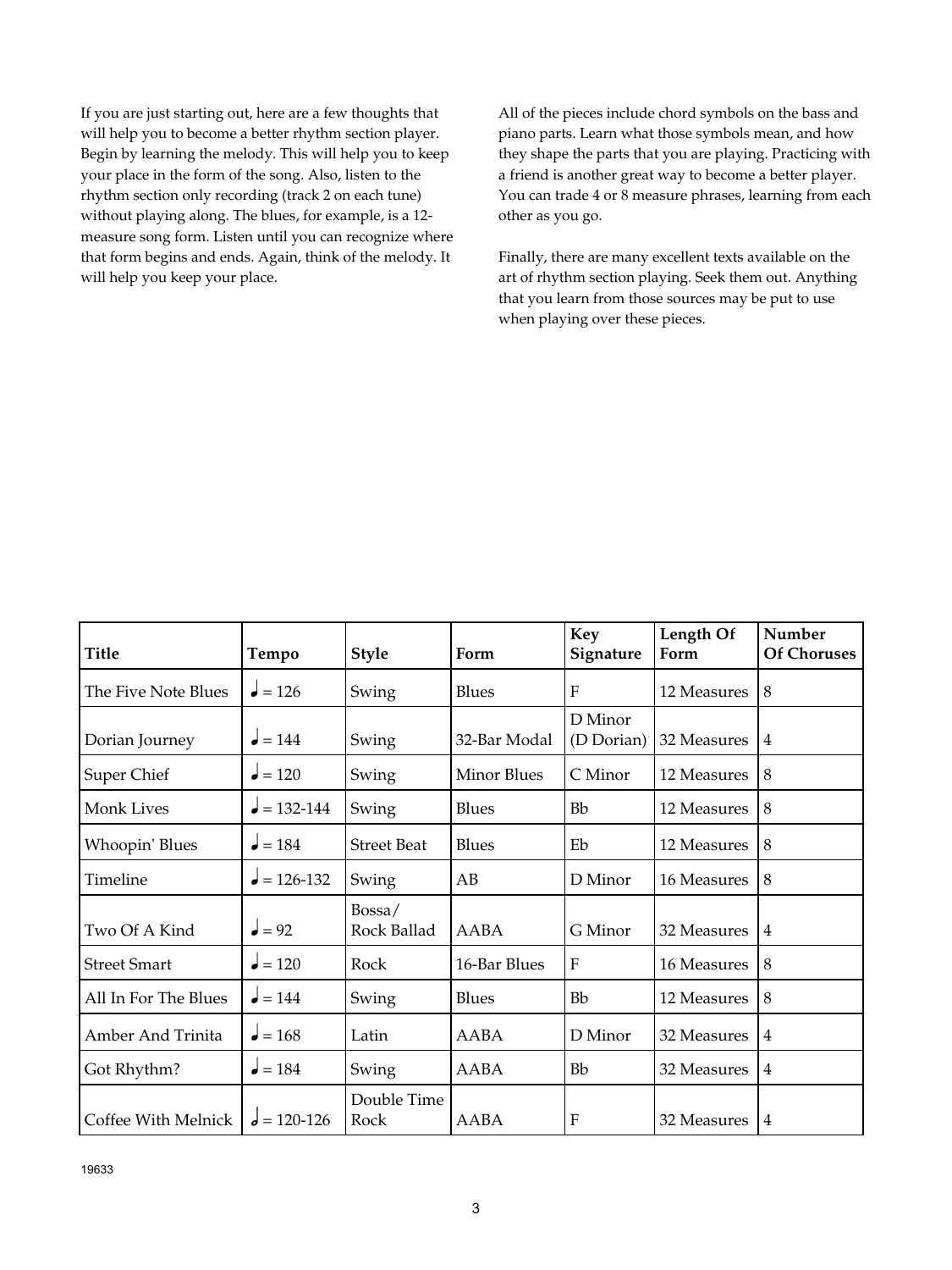## **About the Composers**



## **Doug Beach**

Doug Beach has built a career that includes performing (trumpet), teaching, adjudicating, publishing and composing. Inspired by his interest in playing, writing and teaching, in 1975 he established the publishing company which bears his name. Three years later, Doug joined the faculty of Elmhurst College in Illinois as jazz band director. In the years since, his band has toured Europe often (twice at the invitation of the U.S. State Department) and has appeared with jazz greats Clark Terry, Diane Schuur, Louie Bellson, Bobby Shew and others. In great demand as a clinician and adjudicator throughout the U.S. and Canada, Doug has also been artist-in-residence on two different occasions for the Illinois Arts Council.



### **George Shutack**

George Shutack is widely regarded as one of the leading composers of jazz ensemble music for younger players. While he has written many more challenging works, he is best known for his charts at the grade 2-4 levels. A keyboard player living in the Chicago area, George has been writing for Doug Beach Music since 1978. In addition to being one of the core staff writers, he is also responsible for many of the decisions regarding the company's musical direction. With over 125 compositions to his credit, George is one of the most active writers in jazz education today.